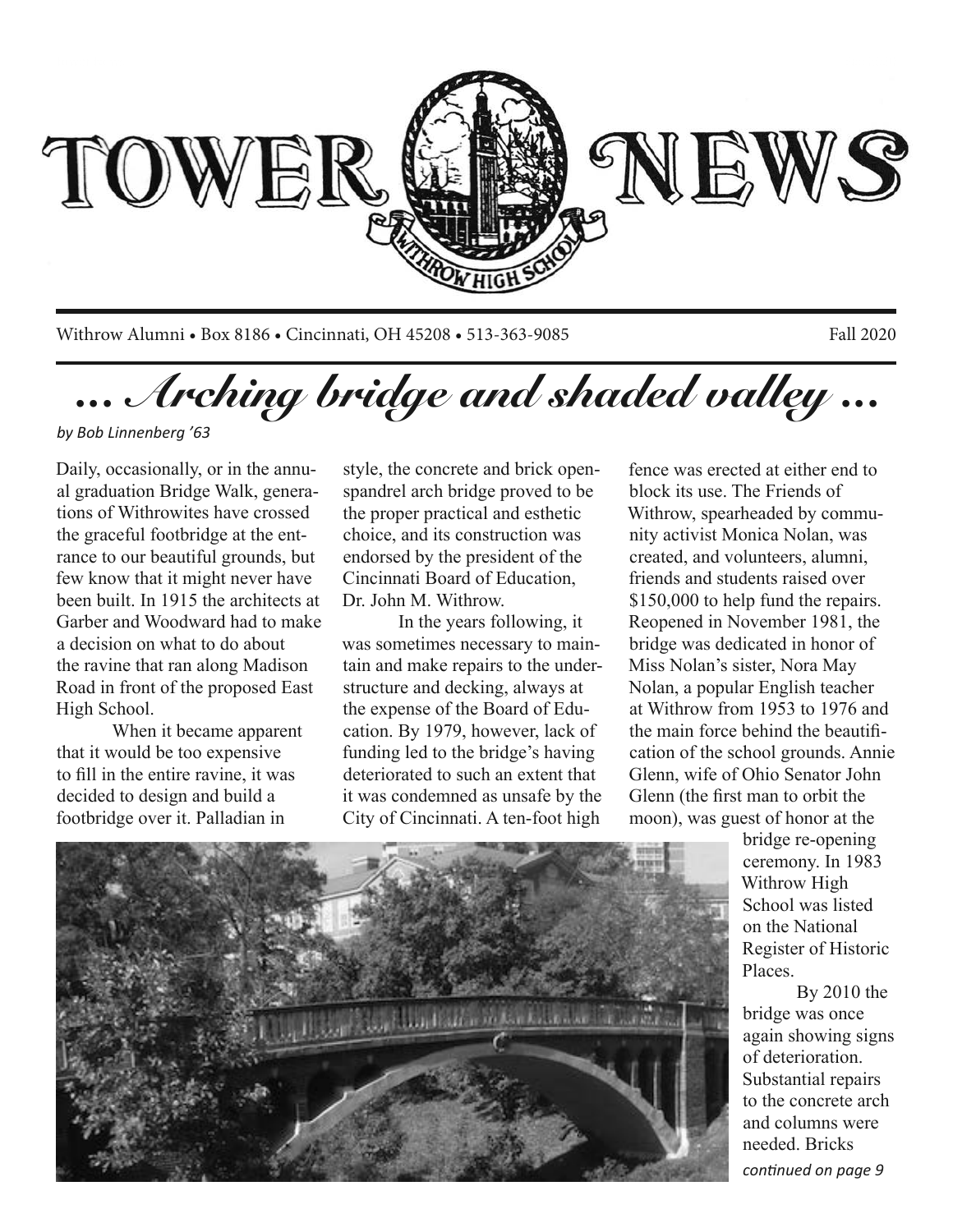#### **BOARD OF TRUSTEES**

**John Apgar '68 Dave Blocksom '68 Nichelle Bolden '84 Sandra Dangerfield Butler '74 Darius Davis '08 Joe Dehner '66 Patty Hoskins Dilg '71 Denny Duermit '69 Dominique Francisco '10 Damon George '88 Rob Hinton '71 Pat Hunley '78 Jim Jones '73 Arneshia O'Neal Jones '87 Carol Mitchell Lawrence '84 Bob Linnenberg '63 Karen Garner Luckie '73 Dexter McCray '83 Cheryl Pulliam Meadows '66 Caroline S. Moore '88 Zach Riggins '72 James Robertson '99 Janet Rodgers "77 Felicia Rosemond '91 Roland West '62**

### **BOARD OF TRUSTEES EMERITUS**

**Faithfully served 12 years or longer on the board Jim Brown '63 Dale Browning '64 Kendal Coes '85 Jack Cover '59 Emily Fray Hagemeier '54 Janet Davis Melvin '53 Ike Misali '50 John Srofe '51 Dick Wendel '54**

### **President's Messages**

*by Dave Blocksom '68*

# *... all our hearts are won*

Bob Linnenberg's front page, timely article, briefly describing the history of our historic bridge, highlights the investments that the alumni have so generously made over the years for the upkeep of the bridge.

Unfortunately, we have again reached the point where we need to make structural repairs to the bridge now in order to avoid more costly repairs later.

Bob's article referred to some repairs that were deferred in 2011, and that deferred maintenance needs to be dealt with now. The concrete support structures at each end of the bridge are deteriorating due to water infiltration and the freezing and thawing cycle. The brick structures in those areas have deteriorated too, due to the same conditions.

I have met with four structural engineers at the bridge to show them the problems and have them submit bids for their engineering services to analyze the problems, develop long term repair solutions to the problems, and develop a scope of work for the project that can be put out to bid. We will then have three or four contractors bid on the repair work. So far, the engineering bids have ranged from \$7,600 - \$9,000. I am going to propose at our November WAI Board of Trustees meeting that we hire one of the engineering firms to do the scope of work documents.

I have also met with Robin Brandon, Director of Facilities for Cincinnati Public Schools, in an effort to get CPS involved in the project and hopefully provide funding for the repairs. Mrs. Brandon said that she would do everything she could to help us with funding, but she reminded me of the budget constraints that CPS now has with the additional costs of education associated with the pandemic. If undertaken, this repair project would happen next summer.

As in the past, we are asking our generous alumni to again step up and help us fund this very important project. The bridge and the clock tower are our front door and are the prominent symbols of our place on the National Historic Register.

At the same time, we are also dealing with water leaks in the clock tower. These leaks have been going on for some time now and are affecting the electronics of our clock system. Two commercial roofing contractors, who do work for CPS, came out and analyzed the water leak problem. They agreed that the "built up" roof on the balcony level of the tower (below the windows and above the clocks) was old and causing the leaks. Imbus Roofing provided the low bid of \$16,632 for a liquid membrane roof and \$21,335 for a copper roof. Your Alumni Board of Trustees voted to spend the extra \$4,700 for the copper roof, which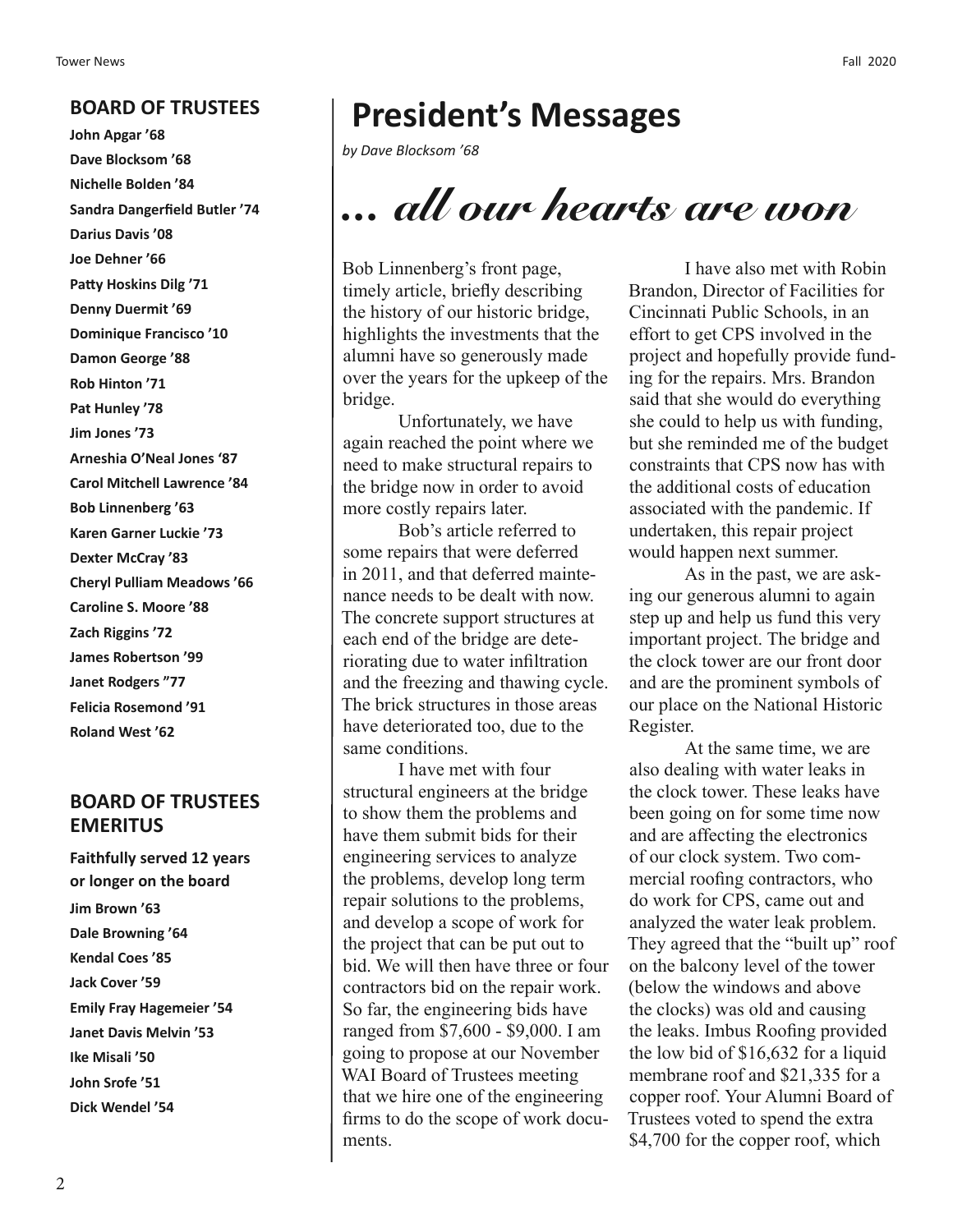will last 20 years longer than the membrane roof. That work will be completed in November. In 2007 the alumni paid to have a copper roof and drain installed at the very top of the tower at the cupola level. Unfortunately, CPS has never helped out with repairs to the clock tower. Your financial support for this project would also be greatly appreciated.

#### **New board members**

On a more positive note, I would like to welcome four new members to our Board of Trustees. They are Roland West ('62), Arnisha O'Neal Jones ('87), James Robertson ('99) and Dexter McCray ('08). I would also like to thank the following retiring Board members for their service to Withrow: Kitalena Mason (3 years), Cecil Dewberry (9 years), Christy Backley (3 years), Stephanie Ball (5 years) and especially retiring Chairman of the Board Vince Stitzel (9 years). Not only was Vince president of the Board for 6 years, but he started the Withrow Athletic Hall of Fame and remains involved with that committee to this day. Thank you, Vince, for your dedicated service.

#### **Check out the web site**

Withrow Principal Jerron Gray gave us a wonderful 12-page *Principal's Message* that we had to condense down to fit in with our Fall Tower News. We have reprinted his entire State of Withrow report on our alumni website, withrowalumni.org. Please take the time to read it; his message is very informative and covers every aspect of Withrow life. Thanks to your generous donations, we

fund many of the programs that Mr. Gray discusses, including the School of Business, ROAR store, Tiger Diner, Fine Arts and Strings Orchestra.

#### **Sports updates**

As a follow up to Athletic Director Smith's article in this issue, I'm happy to inform you that despite the pandemic, our student athletes are participating in four fall sports. Under coach Kali Jones our football program is slowly returning to the prominence of the past. There are 60 players on the team this year (an increase from 45 last year). Unfortunately, COVID prevented the formation of a junior high team this year. We have 25 student athletes participating on the boys soccer team and we've fielded a girls volleyball team and a boys and girls cross country team. Twenty members of the cheerleading team have been allowed to participate at the football games. Thanks to your generous donations, the alumni are providing game day meals for these student athletes.

#### **CARES act allows additional charitable deductions**

Lastly, I'd like to make you aware of a provision of the CARES Act which was passed by Congress this spring as part of the stimulus packages to combat the effects of the pandemic. Even if you are now taking the large standard deduction instead of itemizing deductions, you can still take a charitable deduction of \$300 for individuals and \$600 for married filing jointly this year (on your 2020 tax return). Again, you do not need to itemize deductions to get this additional

tax deduction; you can still take the standard deduction. This deduction applies only to cash (check) donations to qualified organizations (Withrow Alumni Inc.) and not goods or services. If you are in a position where you have to take a Required Minimum Distribution from your IRA, you can use part of that distribution as a Qualified Charitable Distribution to Withrow and not have to pay taxes on that part of the distribution. If you have any questions about these tax incentives, please don't hesitate to contact us at withrowalum $@g$ gmail or 513-363-9085. Thank you for your support.

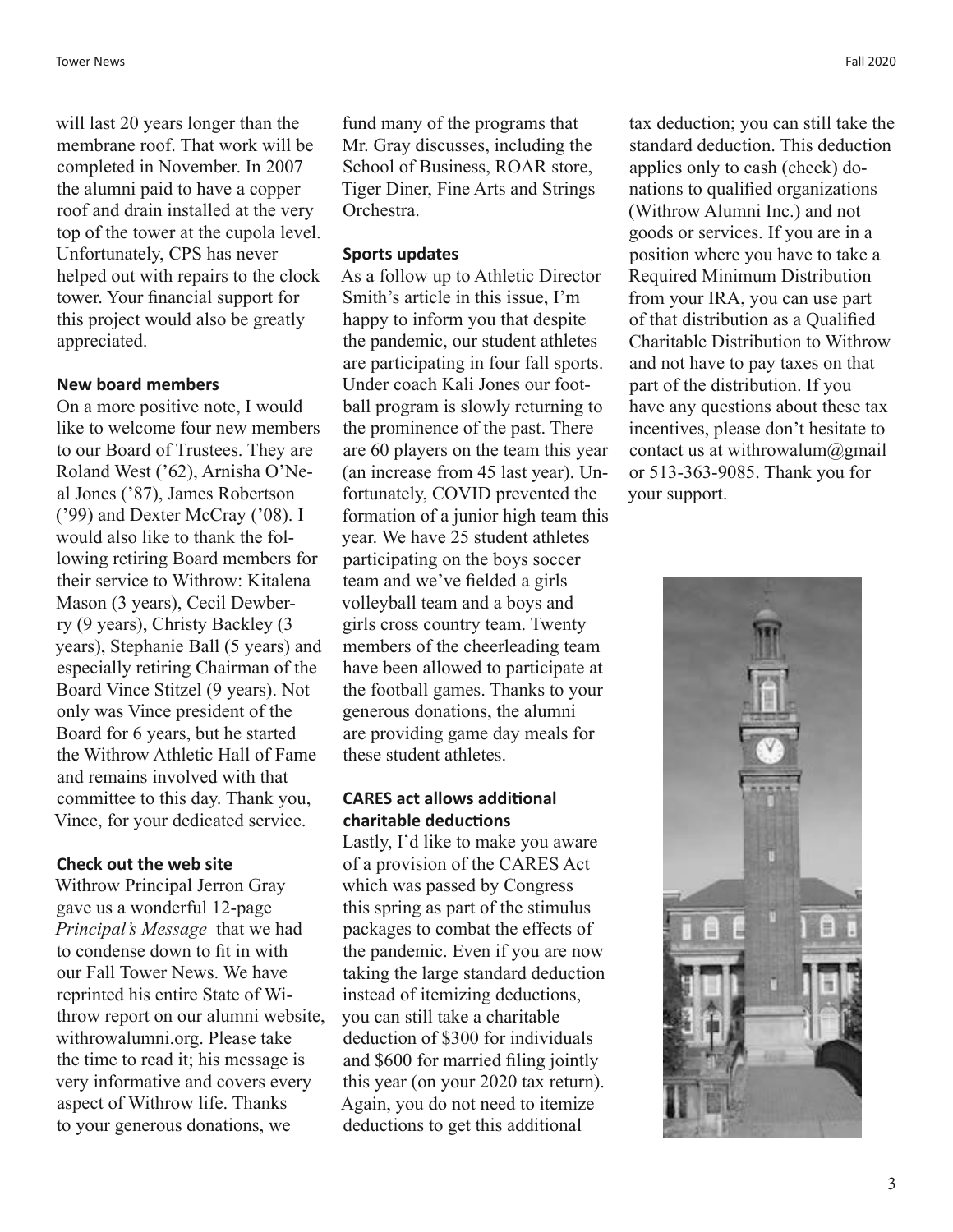## **Master of Her Craft**

#### *by Diane Roland*

It would be impossible for me ever to walk past her old room up on the second floor and not recall the scene outside her door on the night before the Dux Femina induction. The hallway would be buzzing with girls, whispering, giggling, ears pressed to the crack beneath her door, straining to hear who would be chosen in the next day's ceremony. It would be inconceivable that March 15 arrive and I forget the scene of her students scrambling over one another to be the first to proclaim "Beware the Ides of March" and win the cash prize.

Although alumna ('60) and longtime English teacher Jane Greene died this summer, memories of her are vivid, cherished, enduring. She dispensed humor and enchantment liberally, transforming vocabulary lessons from mundane to magical—I know you haven't forgotten "Vituperative lan-

guage is repugnant to me"— and generating spark and excitement about literature, particularly Shakespeare. In her Shakespeare course, Jane's students conducted a funeral for Hamlet, replete with a eulogy, hymns, and local press coverage. As advisor to Dux Femina, she created and then burnished activities that became anticipated traditions: planting tulip bulbs on campus and playing touch football with the Sigs in the fall, decorating antlers for Reindeer Day competition before Christmas break, sponsoring the Tigertown Twirl and conducting the senior popularity poll in the spring, and finally, presenting the induction ceremony in May. Remember the "My little sister" verses ringing from the stage? I'm sure many of you have reminiscences to add to mine, and I invite you to share them with me.

A teacher's greatest tribute is perhaps conveyed by his or her students. In 2010, Benjamin



4 Letha Greene.Jane aboard the *Delta Queen*, treasured *grande dame* of the inland waterways, owned and operated by her parents, Capt. Tom Greene (Withrow '23) and

Gorman ('94) shared with Jane the following remembrance of his experience in her class:

*Miss Greene could have broken me down. She could have told me, in front of everyone, that I wasn't as great as I thought I was, that I ought to get over myself. I can imagine her remonstrance mimicked in the halls by students who, despite my best efforts to despise them, were right to look askance at the weirdo white kid in the trench coat with the spikes in the epaulets, hiding in his earphones and a paperback novel from the library. He was a freak, angry and scared and full of himself. Miss Greene could see all of that. She was able to look beyond the arrogance that manifested most fully in her class, where I felt most comfortable with my abilities, and see the kid who was terrified of everything else.*

*One day she asked me to stay after class. I don't remember students "oooo"ing when she asked me to wait which inclines me to believe she did it in a careful, subtle way.*

*"Ben," she said, "I can't teach you how to be a better writer. You're already a better writer than I am. But I know some people who can." And she marched me down to the library and explained how our class would work for the rest of the school year. Her plan was simple. Every few days she'd assign me another book to read. When I finished, I had to write her a paper on each one.*

*When I told her I didn't like a book, she had me read another by the*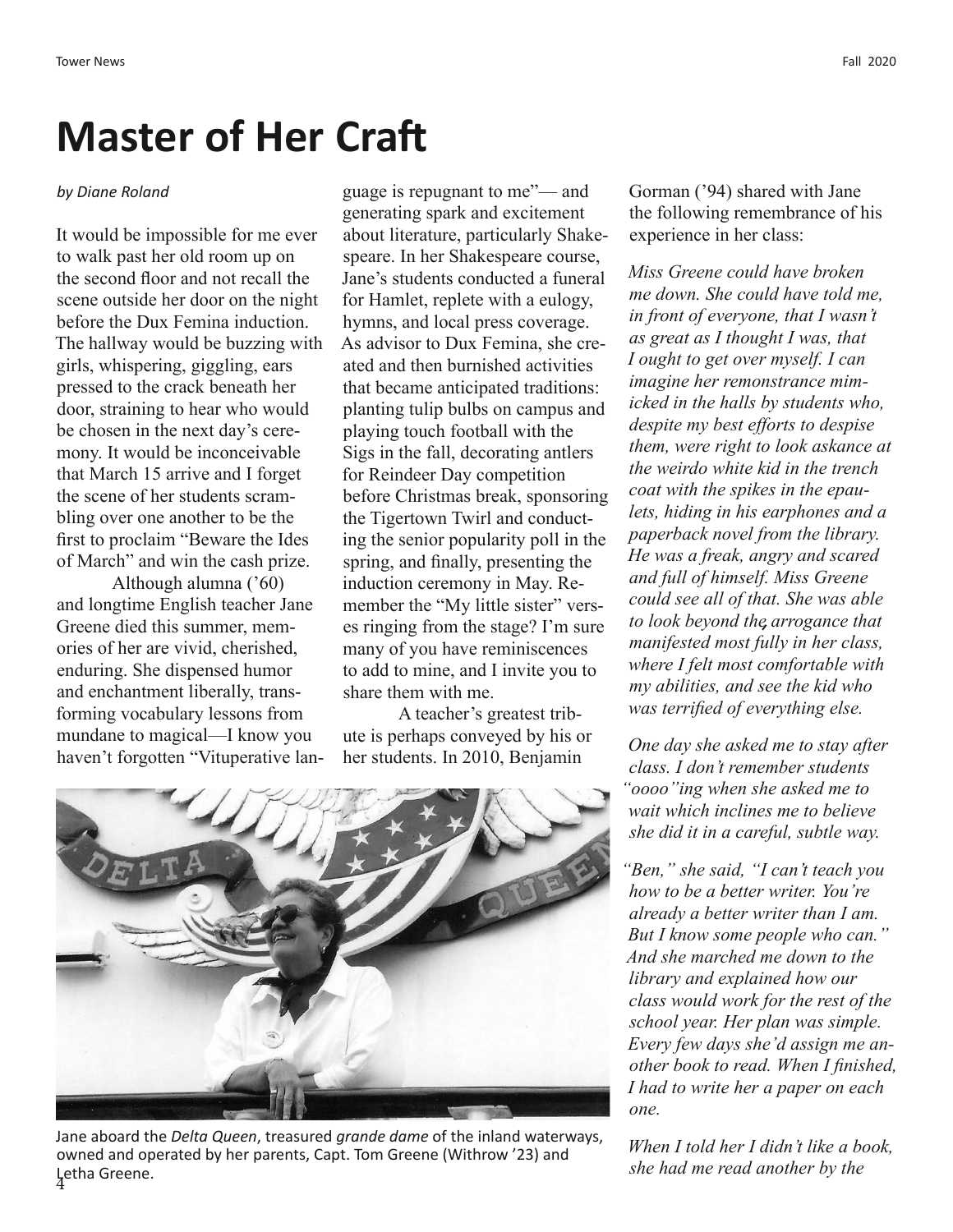*same author. I didn't like* The Scarlet Letter*. "Six pages and six years pass with no dialogue," I whined.*

*"You didn't like it? Read* The House of the Seven Gables*.*

*I didn't like the first book she gave me by Thomas Hardy. So she made me read* Far From the Madding Crowd. *I read Turgenev. I read Camus. The more I criticized, the more I read, and now I see that she subtly directed my criticisms, not only pushing me to look deeper but also guiding me to examine the skills she wanted me to work on. Hardy and Hawthorne didn't make me a better writer. Miss Greene did. But she never said so.*

 *I don't know if I was a better writer than Miss Greene. It doesn't really matter because, either way, she knew I needed to hear that. I'm not sure I'm humble enough to say that if it were a lie, and I'm even less certain I could admit it if it were true. Consequently, I don't think I'll ever be as good a teacher as Miss Greene. But I can admit that she taught me more than writing. She taught me about teaching.* 

*Lessons in literature and life delivered by a master. How lucky we were!*

Benjamin Gorman is a high school English teacher and author of the novels *The Sum of Our Gods*, *Corporate High School, The Digital Storm,* and *Don't Read This Book*. He is also the founder and co-publisher of Not a Pipe Publishing. He lives in Independence, Oregon.

*Note: Jane Greene taught at Withrow for 32 years.* 

### **Get your own personalized brick at Withrow**

Bricks are placed on the walkway leading from the bridge, past the clock tower and Rookwood fountain to the front steps. they provide a wonderful opportunity to acknowledge a former teacher, a friend or relative, or yourself, and also sustain our efforts of supporting our school. Brick cost is \$100.00 and is tax deductible. You have 3 lines with 13 characters (including spaces) per line.

or an interesting

 $\sim$ 



Make checks payable to WITHROW ALUMNI and use the enclosed envelope.

 $-$ 

**Service** 

22 32 32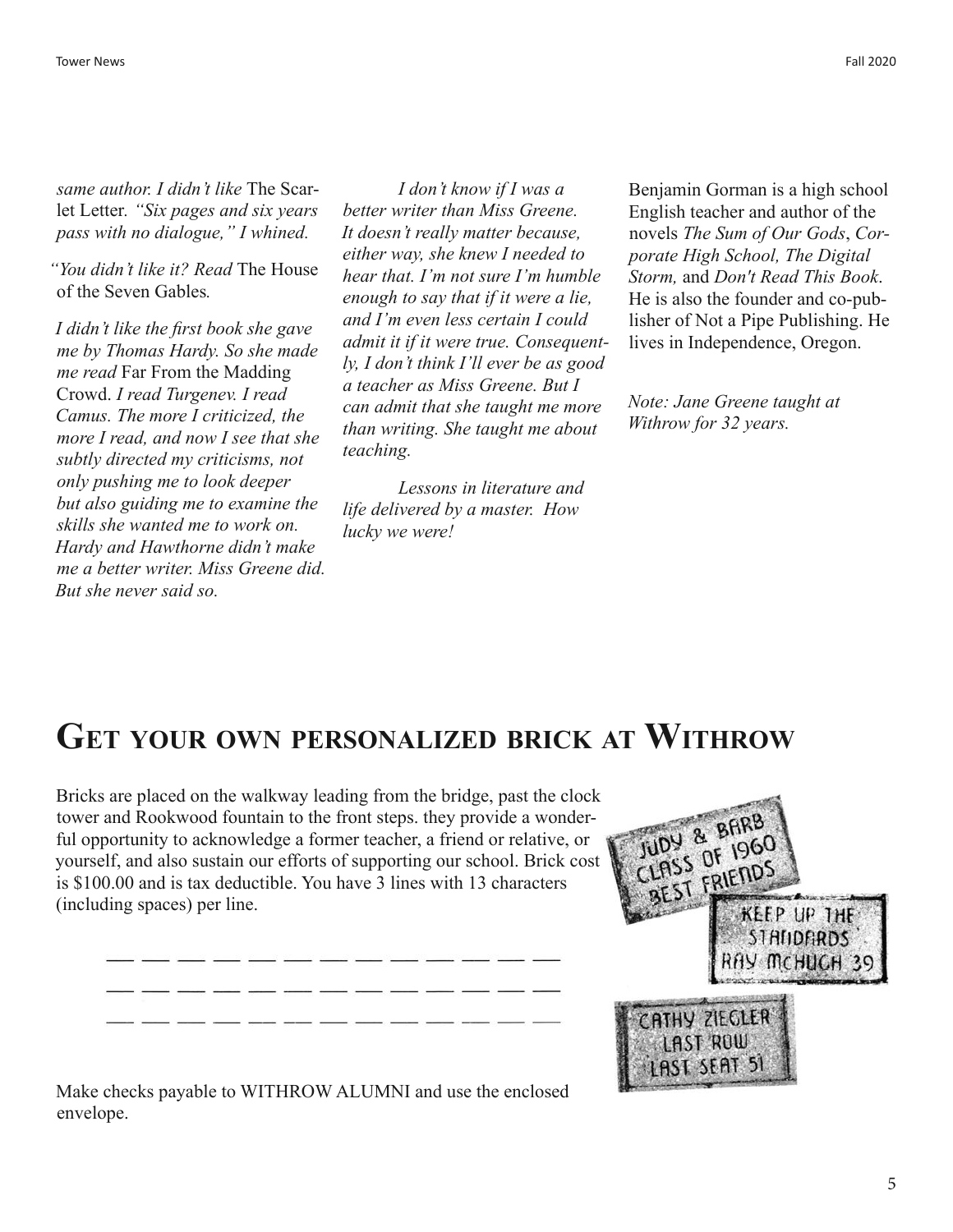# **Principal's Message**

*by Jerron T. Gray*

What a year 2020 has been! After celebrating a banner Centennial year, Tigers will forever remember 2020 as the year of COVID-19 the year that has greatly impacted, changed and transformed every life on the planet. From wearing masks to social distancing, this pandemic has definitely challenged us all.

In spite of this pandemic, "the Row" is still alive and moving forward with great pride, promise and expectation! Last spring, we graduated 179 of our 180 in-house Class of 2020 seniors for an overall four-year graduation rate of nearly 85 precent.

The Withrow Class of 2020 will be forever known as the class of hope, endurance, perseverance and resolve. Missing out on their traditional prom, bridge walk and graduation events was unimaginably disappointing. The District, however, allowed us to celebrate our seniors with a drive-through graduation ceremony, which was a huge success!

Our 2020 Grads were able to receive their diplomas on Withrow's campus as they snaked through campus with their families in cars, suvs, party buses, fire trucks and police cars – a celebration they will remember for a lifetime!

### **Academic Learning in the COVID-19 Era**

The academic challenges that have been created as a result of COVID-19 have caused all Withrow students to start the year

working remotely from home. Cincinnati Public Schools has provided every K-12 grade student a laptop; Cincinnati Bell is providing free wifi. As many of you have experienced with your own families, teaching students to grasp new concepts remotely has created its own set of challenges. But our Withrow Tigers—staff and students alike—are embracing the challenge! CPS currently has chosen to return to face-to-face learning with a 1-2-2 model, where all students in the district will learn remotely from home on Mondays and then return to school for face-to-face learning either Tuesday/Wednesday or Thursday/Friday. The week of October 12 began our students' first return to school. Our focus is that we accelerate student learning while addressing any unfinished learning with precision and mastery of critical work.

Staff and student safety has also been our priority. Classrooms have a maximum capacity of only 15 students (honoring six-feet social distancing guidelines) and have been equipped with essential cleaning and hand sanitizing supplies. Staff and students are required to wear masks at all times and maintain social distancing when entering the building or transitioning through the hallways.

#### **High School of Business**

Our business students have been participating in an international business club called called DECA (Distributive Education Clubs of America). DECA prepares emerging leaders and entrepreneurs for careers in marketing, finance, hospitality and management. Recently, Withrow held a virtual DECA-sponsored event featuring guest speaker Al Riddick, founder and president of Game Time Budgeting, LLC, an award-winning financial fitness company that assists its clients in developing behaviors that improve their shortand long-term financial outcomes. Mr. Riddick spent quality time speaking virtually with all our business students, inspiring them to re-evaluate how they think about money and their finances

Additionally, DECA sponsors student enterprise across America. As a result, our Withrow business students taking marketing and finance run a non-food item vending machine, Spirit Box, as a mini-business.

#### **Engineering and Robotics Competition**

We continue to grow Withrow's engineering pathway with another cohort of students excited about engineering and technology. Last year we worked on a range of skills including learning the Python coding language, using the engineering design process to solve real world problems, and working on architectural design and computer graphics.

The highlight of the year was our school's robotics team. We competed in a regional competition hosted by the University of Cincinnati where students had to design a warehouse and an autonomous robot to process items for shipping.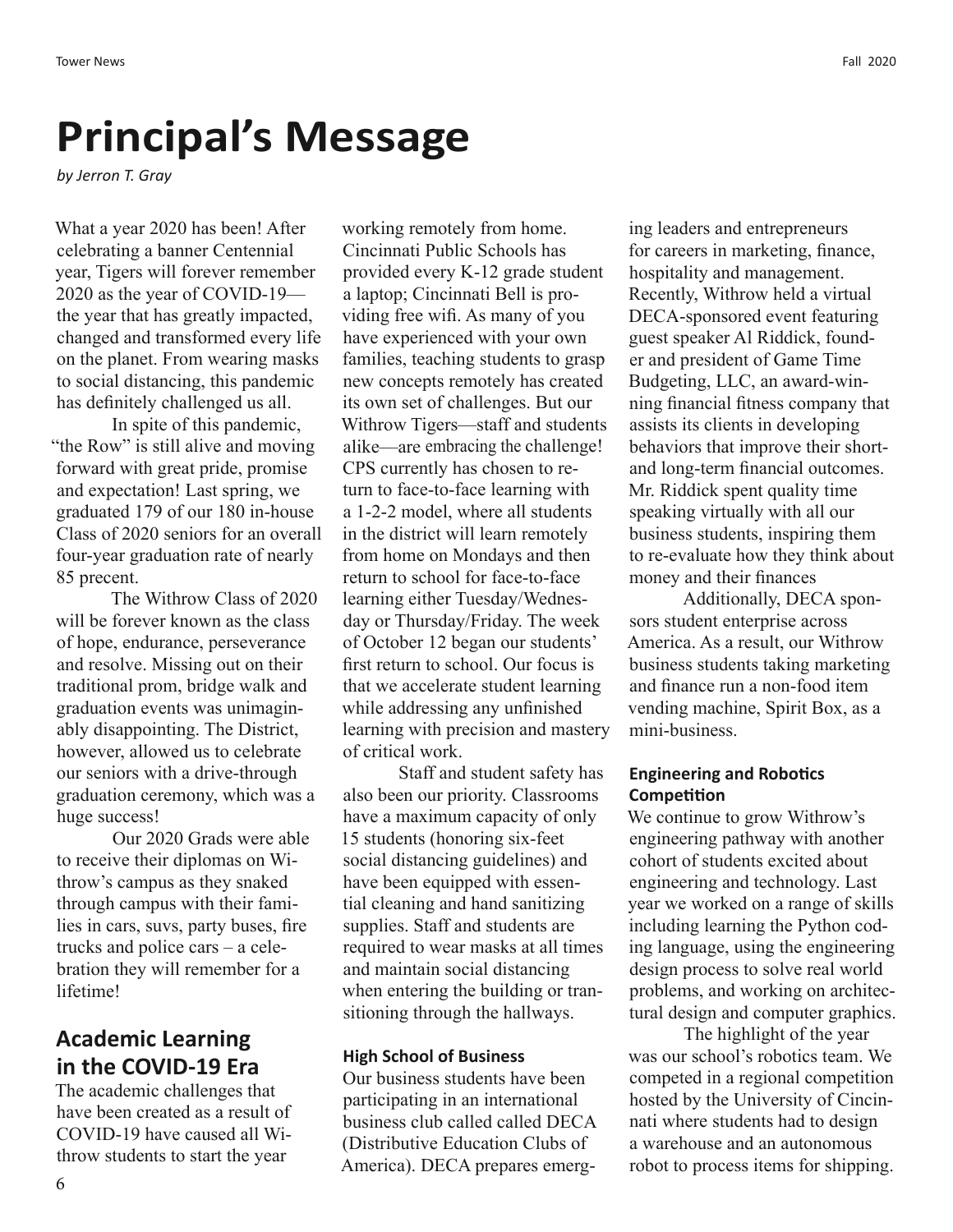The competition included a presentation and engineering notebook where participants documented their designs and progress. Withrow sent five teams to the competition and won a total of 10 awards!

We are so proud of our students' incredible work and are so excited for their futures. The graduating group of seniors from our engineering class of 2020 will continue their passion for STEM. Some of their future majors include mechanical engineering, information technology, aviation systems and maintenance, mechanical engineering technology, and biomedical engineering.

#### **Multiple Disabilities Unit**

Twenty-four students make up the three high school multiple disabilities units at Withrow. These students demonstrate daily that they do not let their disabilities define who they are. The activities and programs they are all involved in prove that they are always striving to build the skills they need for post-secondary goals.

#### **ViaQuest**

ViaQuest is an agency that collaborates with Withrow and other area high schools to help students develop work skills necessary for community employment. The volunteer opportunities introduce students to all aspects of working while preparing them for life after high school. The junior and senior students during the 2019-2020 school year volunteered twice per week at Matthew 25 ministries and Our Daily Bread Soup Kitchen. We are excited for our future volunteer opportunities in in the community.

#### **River Reach Program**

The River REACH program is a floating classroom program that connects schools in Greater Cincinnati to the Ohio River through exciting voyages of science and discovery! While on-board, students tested water quality using the same methods and equipment as scientists who monitor and protect our river. Students were engaged in applied STEM (Science, Technology, Engineering, and Mathematics) disciplines through hands-on water quality monitoring, habitat assessments, and studies of aquatic organisms, including fish and macro-invertebrates that are used to study the health of the river system.

#### **Families Forward**

July 2020 began the LaSoupe student athlete feeding program for students participating in fall/winter sports.Students received pre- and post-practice healthy, hot meals with fruit and salad. Recently, the boys soccer team used the service for pre-game meals. Since July, we've consistently fed over 70 students.

Additionally, we rolled out the Kroger Card/Hygiene Kit giveaways to families experiencing need due to COVID. The kits consist of a \$75 Kroger gift card, laundry detergent, masks, hand sanitizer, soap, personal wipes, and sanitary items. We've given these bags to 22 families and will be distributing more.

We received a generous donation of over 50 gently worn and new ties from former Bengals player Solomon Wilcots. These ties will be housed in our professional clothing closet that we've developed as part of our school business program. Once a month, students will be permitted and expected to "dress for success" – coming to school in professional attire. For those young men who don't have a tie, one will be provided to them for the day from the closet. Additionally, we received a generous donation from Maryanne Ries, Realtor/Owner of Coldwell Banker Hyde Park office. Mrs. Ries purchased a beautiful oil painting of Withrow's campus from the silent auction held in conjunction with the Tiger Golf Outing in June 2020. She donated the painting back to the school to display in our Alumni Center.

As we move into this month, we've established a partnership with Joseph-Beth Booksellers in Rookwood. As our two-year partner, Joseph Beth will conduct fundraisers, with funds donated to the Principal's Fund. Joseph Beth will also donate clearance gift items for our Holiday ROAR Store so that our students can purchase the items as holiday gifts for their families. Additionally, Joseph Beth will provide a selection of 1,400 novels to enhance the literary selections offered in our English Department.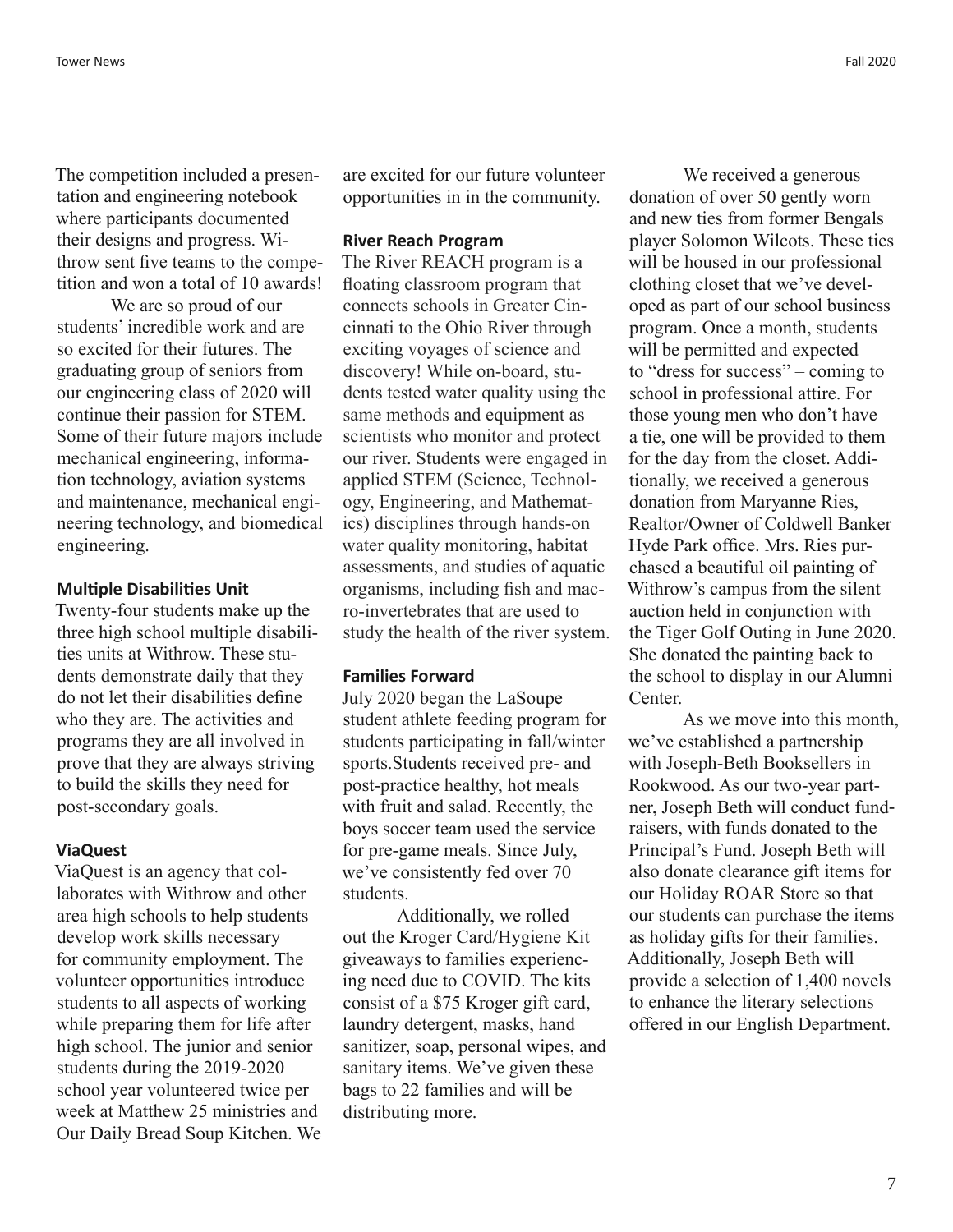# **Withrow – The first 50 years** WITHROW AT WAR

*by Bob Linnenberg '63*

2020 marks the 75th anniversary of the end of World War II, which began in Europe in September 1939. The United States became fully involved with the bombing of Pearl Harbor in December 1941. Life was about to change for all Withrow students.

Because of Cincinnati's prominence in the production of machine tools vital to the war effort and Withrow's proximity to two major plants, air raid drills were implemented in January 1942. Tower News printed instructions on air raid protocols, but the first few practice drills generated humorous accounts of gym students being caught in the showers and having to dress while running to their assigned shelters.

School-wide scrap metal drives were held to collect material to be melted down and turned into ammunition. Paper and rubber drives were also held to provide valuable resources for defense. In 1943, 12 tons of scrap metal and rubber were collected by Withrow Junior High students alone. They also collected 40 tons of newspapers, magazines and boxes for the war effort. Home Room representatives sold U.S. Government War Stamps and War Bonds to help finance the nation's defense. War Stamps were 10 cents apiece, and when enough stamps were collected, they could be redeemed for a War Bond. In the first two months of the 1942-43 school year, Withrow students bought \$15,000 (228,080 in 2020 dollars) worth

of War Bonds. By the end of the war in 1945, 85 million Americans had bought War Bonds and put forth \$185.7 billion toward the war effort.

A Victory Corps program was established at Withrow. The Corps provided training and education to male and female high school students to prepare them for military service and participation in the war effort. They also helped support our soldiers abroad with mail and needed supplies. Machine shop classes in the Industrial Arts building were stepped up to teach valuable skills needed in defense industries. Classes in aeronautics were begun to teach celestial navigation, a necessary tool for those boys going into the Air Corps. Physical Education classes for senior boys were stepped up to five days a week to prepare them for induction. Every able-bodied male in the graduating class could expect to serve in the armed forces.

Blood drives were organized by students and faculty. A drive to raise \$2,250 (34,213 in 2020 dollars) to buy a Red Cross mobile blood procurement unit that began in May 1943 was so successful that the truck was purchased and turned over to the Red Cross later that year. Girls' groups made first-aid kits for the Red Cross and knit socks and scarves for the troops.

Many Withrow students left school before graduating to join the armed forces or to work in defense industries. Several male teachers

left to join the services or were drafted. Often, servicemen and women reported back to Withrow on their activities in the armed forces. Many of these letters were published in *Tower News*. Other faculty and students volunteered for war-related activities, such as the Red Cross or the USO, or served as air raid wardens. Since many fruits and vegetables were rationed or in short supply, both students and faculty contributed to the war effort by growing a "Victory Garden".

With most meat and produce in the country going to feed the armed forces, the Withrow cafeteria often ran out of meat, including chicken and ham, and ran short of potatoes, vegetables, ice cream, and sugar. Cakes could be made only every other day. The rationing of food, gasoline and clothing during the war caused many hardships, but Withrow students still played sports, put on plays and concerts, and performed in the Minstrels. *Tower News* continued to publish weekly and, along with school news, reported on Withrowites in the armed forces. Two hundred copies of Tower News were sent out to service personnel all over the United States and to APO and FPO addresses. *Tower News* also ran casualty lists of former students captured, injured or killed by the enemy. Thousands of Withrow alumni served in some capacity during the war and, unfortunately, 109 Withrowites lost their lives.

*continued on next page*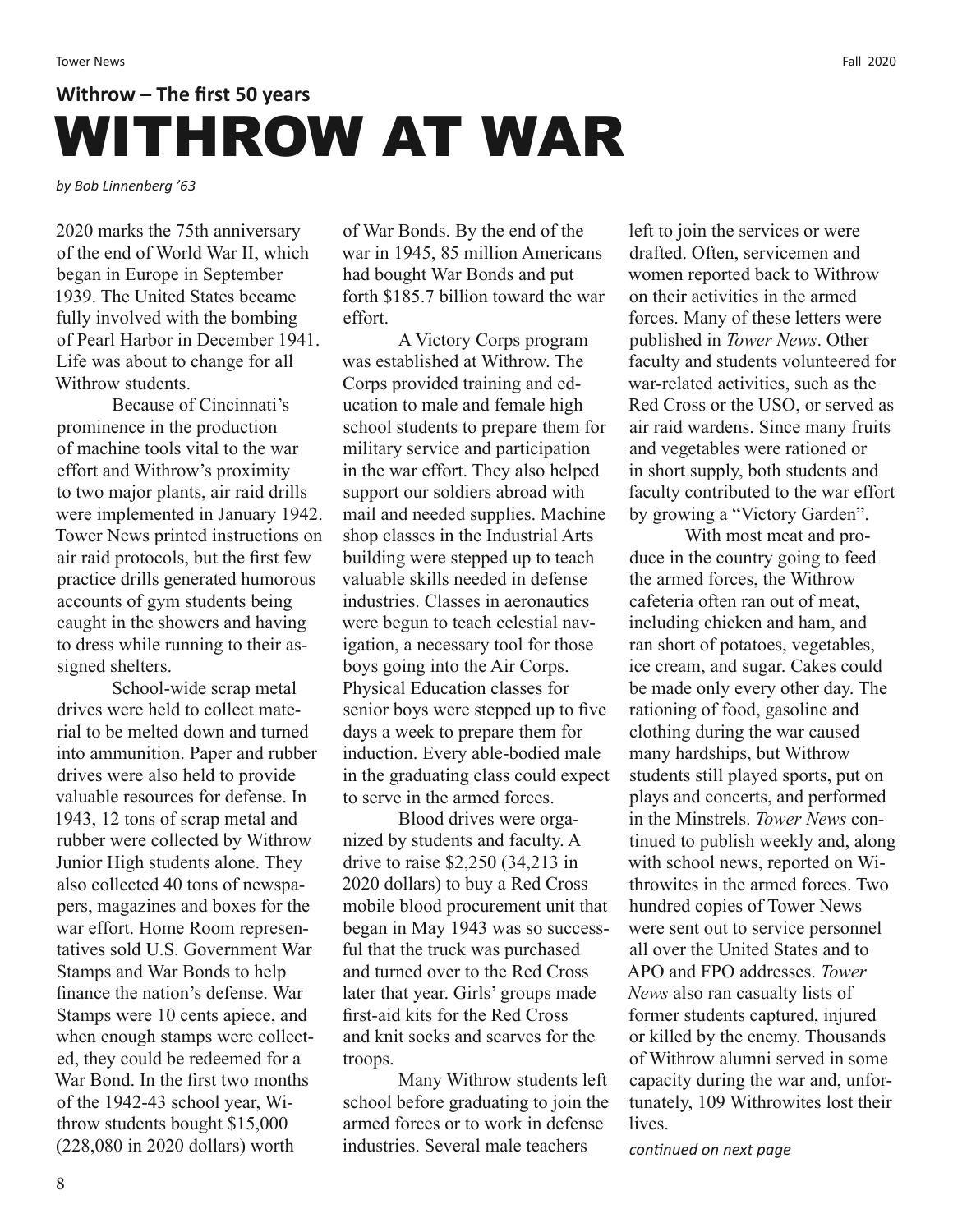## **Beyond the Classroom**

*by Jonas L. Smith, CAA, Withrow Athletic Director*

The Withrow Athletic Department's culture and mindset have changed drastically over the past few years. We have revamped our coaching staff with highly qualified individuals in all our sports. Our coaches truly understand the meaning of a student-athlete. That means school sports are an extension of a classroom, and they teach responsibilities of time management, working with others, and paying attention to detail. Withrow's coaching staff understands academics come first and athletics second. The expectations are very clear; we want our student-athletes

to be leaders in the classroom as well as on the playing field.

Being a 7-12 building and having 16 varsity sports, our athletic participation numbers have increased tremendously during my tenure as an Athletic Director. My coaches know that building a strong foundation at the junior high level, with fundamentals being taught, is paramount to our high school programs' success. This is our first year back in the CMAC (Cincinnati Metro Athletic Conference), after spending six years in the ECC (Eastern Cincinnati Conference). Our coaches, student-athletes, and parents seem to be ecstatic to be back in the CMAC. We have seen a recent uptick in our sporting teams' success.

With no question, sports are the main factor why some kids stay in school. This school year has been a significant challenge with the on-going pandemic in our country. It has increased everyone's workload as it pertains to education-based athletics across the board. During these difficult times, our goal hasn't changed; we want to help our student-athletes receive a high school diploma and then enter college, the workforce, or the armed forces.

#### *War, continued from previous page Bridge, continued from page 1*

The 1943 annual, *The New World is Ours*, was dedicated to winning the war. The 1944 annual, celebrating the 25th anniversary of Withrow's opening, pointed out that the school's construction in 1917 was delayed by World War I, "the war to end all wars". The composition of the 1945 annual reflects the shortages in paper and ink due to severe rationing as the war dragged on. The post-war 1946 annual contains a list of all the names, then known, of Withrow alumni killed in the war. Many discharged servicemen, who had left school before graduation, returned to Withrow to finish high school and receive their diplomas in 1946 and the years following.

were missing or dislodged on the walking deck.Withrow Alumni Inc., the successor to the Friends of Withrow, needed to raise \$50,000 toward the cost of repairs, with the Board of Education covering the balance. At a cost of \$130,000, repairs began in June 2011 and were completed in Spring 2012. The bridge had a new deck and water guides. Repairs to the understructure were made, but some major repairs had to be deferred due to, once again, lack of funding.

After 100 years the bridge remains an iconic symbol of Withrow. It is in active use by students, alumni and friends, many of whom have contributed to its maintenance and care. The annual Bridge Walk is still an important and emotional experience for graduating seniors, which hopefully will continue for another 100 years.

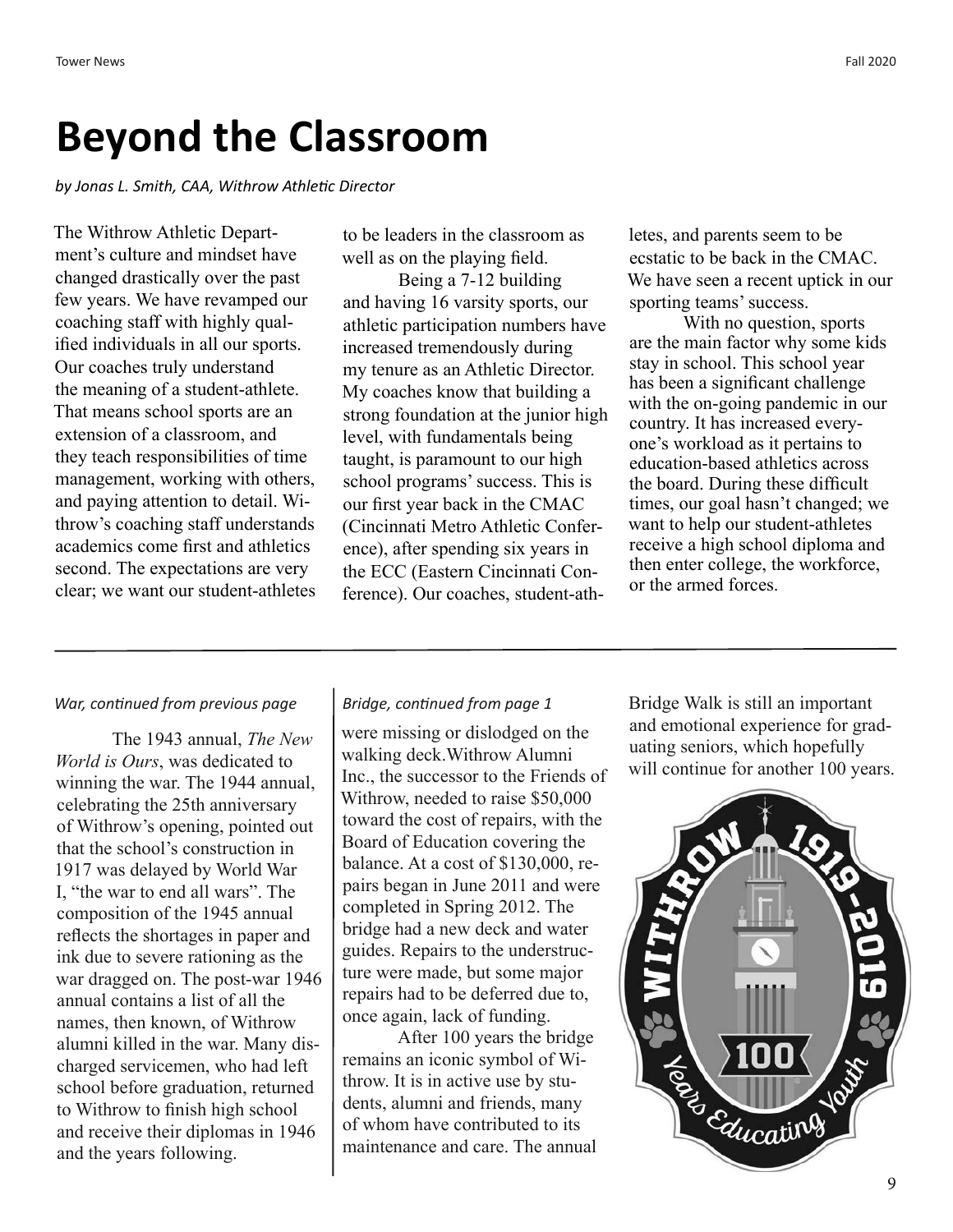### **Withrow Athletic Hall of Fame 2021 Inductees**

#### *by Dave Blocksom*

We are proud to introduce the five athletes who comprise the tenth group to be inducted into the WA-HOF. They are:

 **Ron Lague, 1968.** Ron was an outstanding tennis player at Withrow. During his sophomore year Withrow won the PHSL league championship, and Ron teamed with fellow Tiger Joe Dehner to win the district doubles competition and advance to the State matches. There they were the State runner-up in the doubles competition, losing a very close match 5-7, 6-4, 6-2. His junior year Withrow again won the PHSL championship and Ron lost in the district singles competition (to teammate George Mehl) but still advanced to the State tournament. There he lost a very close match in the State semi-finals 6-4, 3-6, 6-3. His senior year the team didn't win the PHSL championship, but Ron won the district singles competition and advanced to the State tournament. There, he advanced to the State finals before bowing out in another close match 7-5, 6-4. After graduating, Ron went on to play tennis for Rollins College. He was a Division II All-American his junior and senior years, playing in the NCAA Division II tennis tournament his sophomore, junior and senior years. His junior year he won the NCAA Division II doubles championship. After college he went on the pro tour for two years and was ranked as high as 50th in the world. Since then he has been a teaching pro, first in Cincinnati and then at a club in the Jacksonville, Florida, area. He recently retired

as a Master Professional which is the highest level one can achieve in the tennis industry, with only 200 Master Pros in the U.S. out of more than 4,000 registered USPTA pros. In 2002 Ron received the lifetime achievement award from the USTA

**Robert Longmire, 1973.**  Robert was a three-year varsity wrestler at Withrow with a career record of 79-4. His sophomore year he was a second team Enquirer All-City wrestler at 98 pounds. His junior year he was a first team Enquirer and Cincinnati Post All-City wrestler at 98 pounds. He placed third at the State Championship at 105 pounds. His overall record that year was 17-1. His senior year he was second team Enquirer and Post All-City at 105 pounds. He placed second in the State Championship at 105 pounds. Robert received a wrestling scholarship to the University of Cincinnati where he earned a varsity letter his freshman year. (He left UC after his freshman year.) He was consistently a three-year dominant wrestler in the PHSL and the City with his only loss his last two years occurring in the final four State Championships. Robert was elected to the Cincinnati Public Schools Athletic Hall of Fame in 2019.

**Karl Brown, 1989.** Karl was a strong front liner, whose bulk and strength gave him a tremendous advantage in the paint at Withrow. As a senior he helped lead his Tiger team to a 23-2 record plus a City championship and a place in the State regional finals. Karl averaged 18 points and 12 rebounds an outing his senior year. His rebounding efforts rank among the

best ever at Withrow. Three times he pulled down 20 or more rebounds in a game. He led his team in rebounding three straight years. Among his many honors are AAU All-American, third team all-state, All-City three years and team MVP. Karl attended the prestigious Nike All American camp and was just the second freshman at the time to play varsity. He signed a Division I scholarship with Western Kentucky University. In addition to being a great basketball player, he was a great ambassador for Withrow.

**Steve Gentry, 1989.** Steve was a speedy, crafty, lefty point guard and a tenacious defender with a high basketball IQ. He helped guide his Tiger team to a 23-2 record his senior year. That year he averaged 17 points, 9 assists and 5 steals a game. Steve is still the all-time leader in assists and steals at Withrow. As a varsity starter for three straight years, he led the Tigers to a 29-1 league record with three Eastern Metro League championships. His league honors include: best defender for two years, MVP for one year, First Team All-League for two years, and Second Team All-State for one year. His senior year the Tigers finished the season as Cincinnati City champs and ranked number two in the state. Steve furthered his basketball career at Maine Central for a year before earning a full scholarship to Xavier University

**Rodney Crawford, 1997.**  Rodney was a tough, hard-nosed, well rounded forward and four-year starter at Withrow. As a freshman he started on a team that finished runner-up in the state tourna-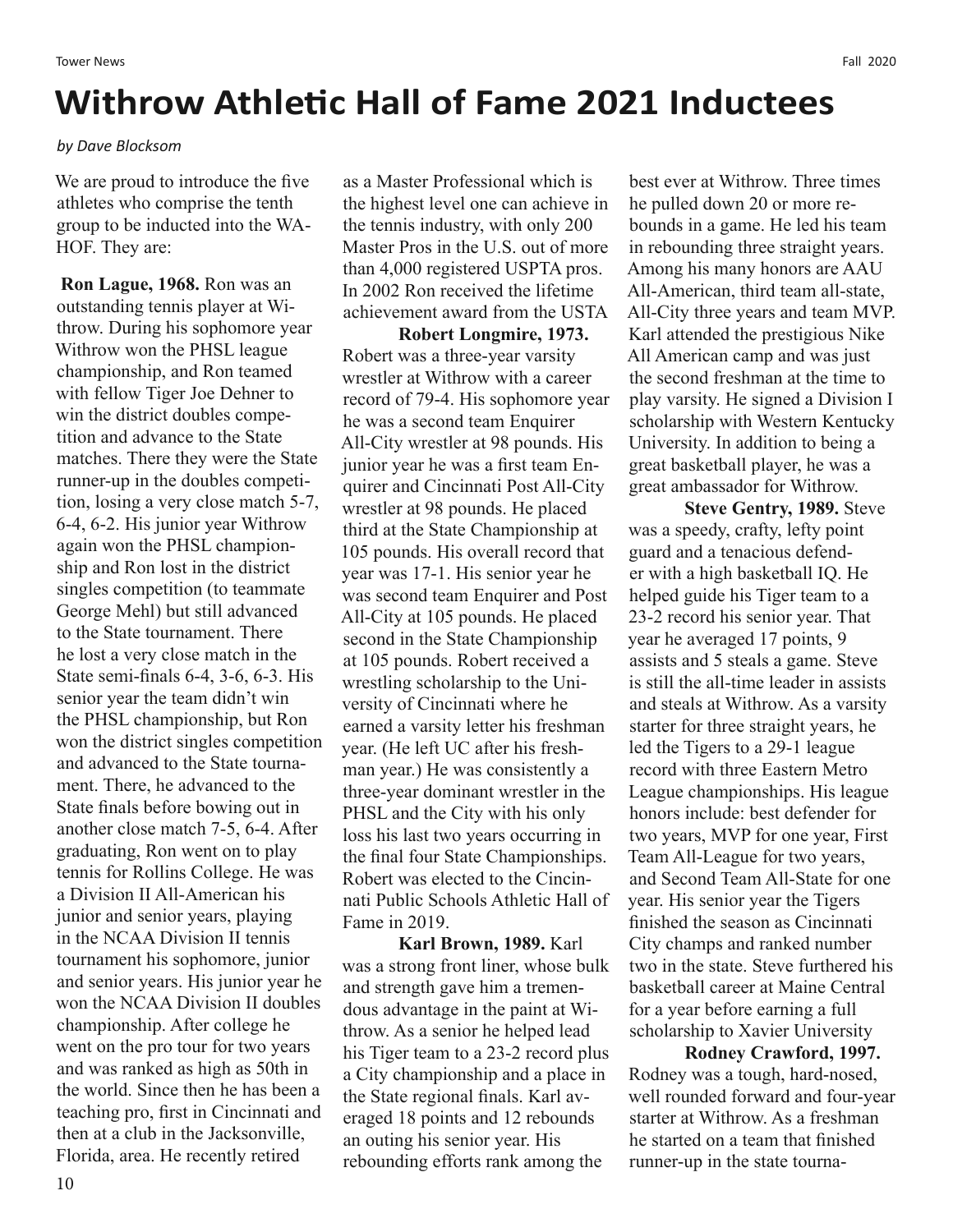ment. The team finished 25-1, and Rodney had the best field goal percentage on the team. He was a three-time all-conference selection and conference player of the year his senior year. An All-City per former, he was a three-time MVP and finished his career with over 1,200 points and 500 rebounds. He was one of the winningest players in Withrow's history. Upon gradu ation Rodney enrolled at Mountain State University; he transferred to the University of Cincinnati where he played for coach Bob Huggins. After college he became the head coach at Harmony Community School and then the head coach at Mountain State University. After Mountain State he moved on to assistant coach at Duquesne, as sistant coach at Eastern Kentucky University and assistant coach at Fordham. Currently he is Director of Player Personnel at the Universi ty of Cincinnati.

The induction ceremony will take place on Friday evening, January 15, 2021, at half time of the Withrow-Western Hills varsity boys' basketball game, which starts at 7:00 PM. These outstanding ath letes will join an exclusive group of 50 previous inductees. Names and bios of all inductees are available at the Withrow alumni website, withrowalumni.org.

Maintaining a meaningful Hall of Fame requires the efforts of many people, starting with YOUR submission of nominations for consideration for induction. The criteria for consideration and the nomination form are available on our alumni website. We need your support of this important recogni tion effort.











*Top: Ron Lague Robert Longmire*

*Center: Karl Brown, Steve Gentry Bottom: Rodney Crawford*